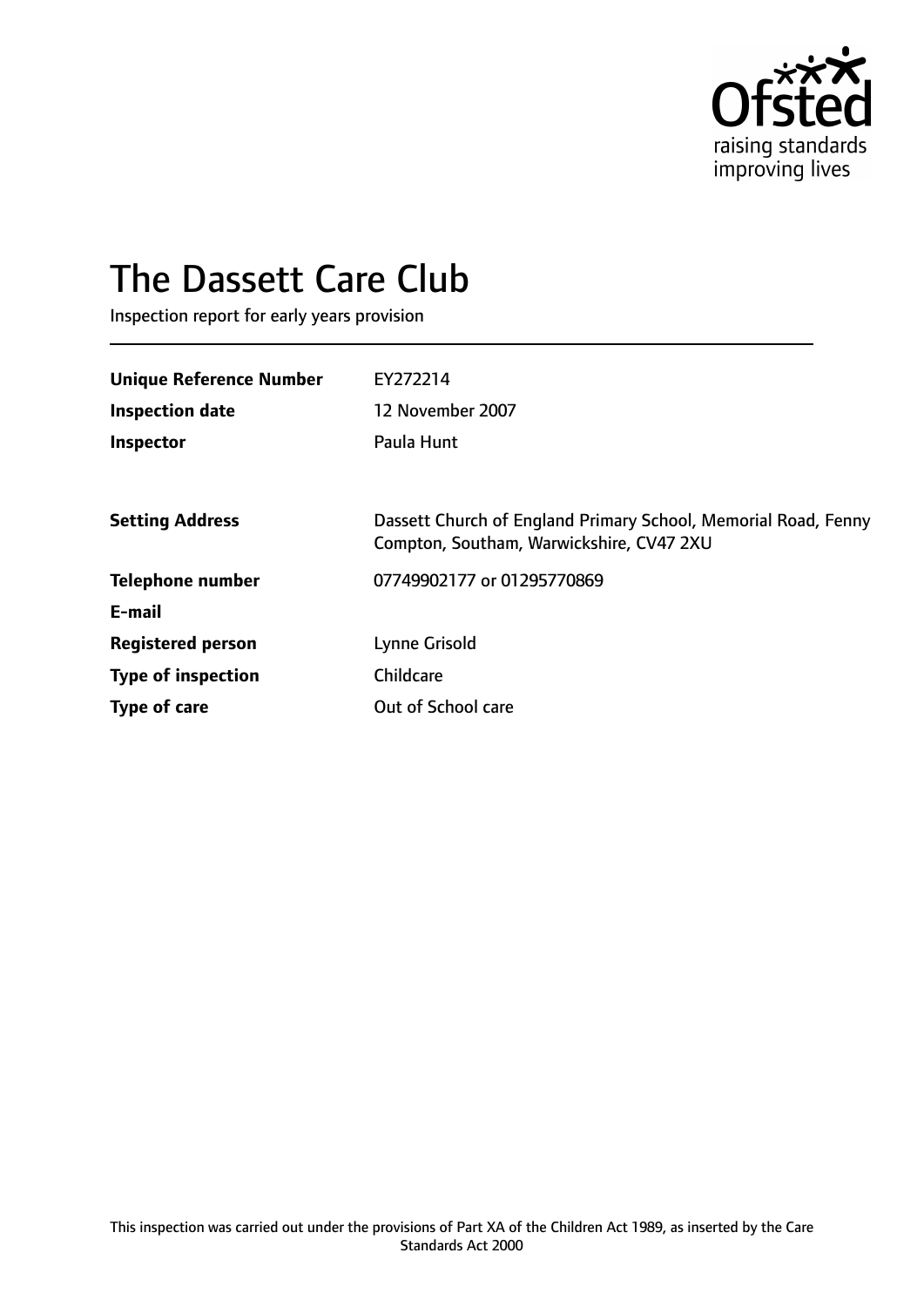# **ABOUT THIS INSPECTION**

The purpose of this inspection is to assure government, parents and the public of the quality of childcare and, if applicable, of nursery education. The inspection was carried out under Part XA Children Act 1989 as introduced by the Care Standards Act 2000 and, where nursery education is provided, under Schedule 26 of the School Standards and Framework Act 1998.

This report details the main strengths and any areas for improvement identified during the inspection. The judgements included in the report are made in relation to the outcomes for children set out in the Children Act 2004; the National Standards for under 8s day care and childminding; and, where nursery education is provided, the *Curriculum guidance for the foundation stage.*

The report includes information on any complaints about the childcare provision which Ofsted has received since the last inspection or registration or 1 April 2004 whichever is the later.

# **The key inspection judgements and what they mean**

*Outstanding: this aspect of the provision is of exceptionally high quality Good: this aspect of the provision is strong Satisfactory: this aspect of the provision is sound Inadequate: this aspect of the provision is not good enough*

For more information about early years inspections, please see the booklet *Are you ready for your inspection?* which is available from Ofsted's website: *www.ofsted.gov.uk.*

## **THE QUALITY AND STANDARDS OF THE CARE**

On the basis of the evidence collected on this inspection:

The quality and standards of the care are satisfactory. The registered person meets the National Standards for under 8s day care and childminding.

## **WHAT SORT OF SETTING IS IT?**

The Dassett Out of School Care Club opened in 2003 and operatesfrom one room within Dassett Church of England Primary School in the village of Fenny Compton in Warwickshire. The setting serves the local area. A maximum of 16 children may attend the club at any one time. The club is open each weekday from 08:00 until 08:50 and from 15:00 until 18:00 during school term times only. All children share access to the school playground and fields.

There are currently 24 children from four years to eight years on the roll. Children attend for a variety of sessions. The club is able to support children with learning difficulties and/or disabilities and who speak English as an additional language.

The club employs four members of staff. Of these, two hold appropriate early years qualifications.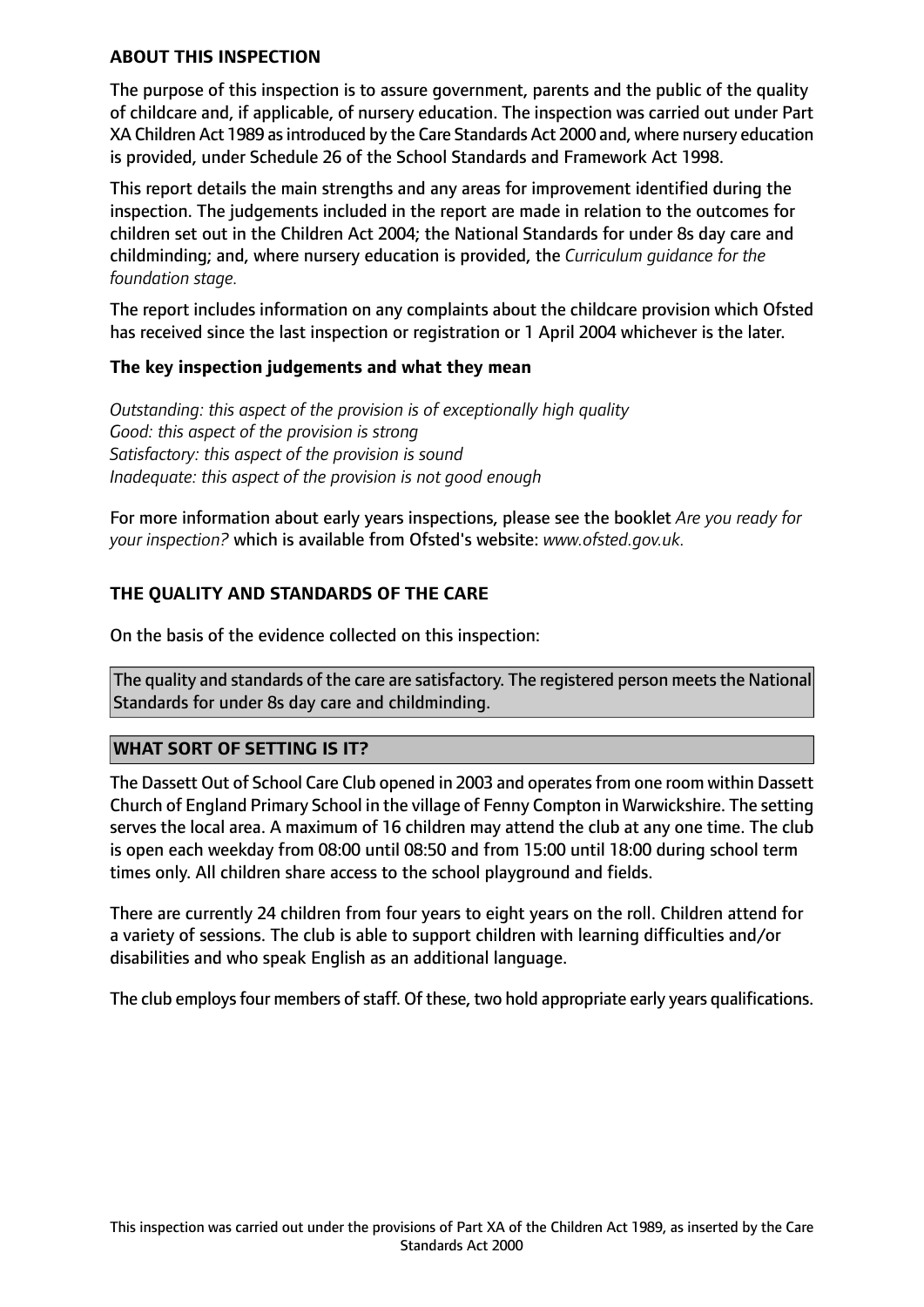# **Helping children to be healthy**

The provision is satisfactory.

Children stay healthy because staff follow current and appropriate environmental health and hygiene guidelines such as wiping the tables with anti-bacterial sprays between activities. Children are encouraged to be independent in their own personal hygiene. Appropriate procedures for sickness such as excluding children who are unwell help to prevent the spread of infection. A first aid kit is readily available and there are clear procedures in place for first aid and emergency treatment. For example, a staff member with a current first aid certificate is available at every session which enables children to be given appropriate care should an accident occur. A record is maintained of accidents that children are involved in, although, they do not always contain sufficient detail to fully ensure their well-being.

Children are provided with regular drinks and food in adequate quantities for their needs. A snack consisting of a biscuit and a drink is provided although the club is considering providing a breakfast and more substantial snack in the evening. Currently, parents provide a packed tea for their children which is appropriately stored in a fridge until needed. Jugs of squash and water are readily available for children to drink. Children enjoy the social occasion of eating together. Clear records indicate dietary requirements and preferences.

Children benefit from daily opportunities to be in the fresh air and enjoy a range of physical activities which contributes to their good health. They use the school playgrounds and field to carry out a range of activities and games. Resources and activities help children to develop coordination and develop new skills such as skipping or throwing and catching a ball. Children have access to a variety of bats, balls, hoops, bean bags and skipping ropes.

# **Protecting children from harm or neglect and helping them stay safe**

The provision is satisfactory.

Children play safely in a light and spacious environment which is thoughtfully set out according to their needs. Suitably sized furniture allows children to play comfortably, and easy access to all areas ensures children's independence is developed. Attractive displays of children's work within the club give children a sense of belonging and ownership. Children play with a wide variety of resources which are clean, safe and well maintained. Toys and resources are safely stored and easily available for children to self-select promoting their independence and self-esteem.

Children's safety is mostly well maintained as the main door is secure and access to the premises is carefully monitored. Staff are vigilant and undertake regular risk assessments to identify any potential problems and steps are taken to promote children'ssafety, including regular fire drills, the recording of visitors and the safe collection of children from the school. However, children's safety is not fully safeguarded as hazardous substances are not stored out of children's reach. Children have a clear understanding of safety. They know that behaving in a sensible manner prevents accidents and injury to others. Fire safety is effective, although, records of fire evacuations lack the required details to ensure children's welfare.

Children are well protected from harm as staff are very well aware of their responsibility to protect children in their care. Staff are familiar with the child protection policy and the steps they should take regarding any concerns.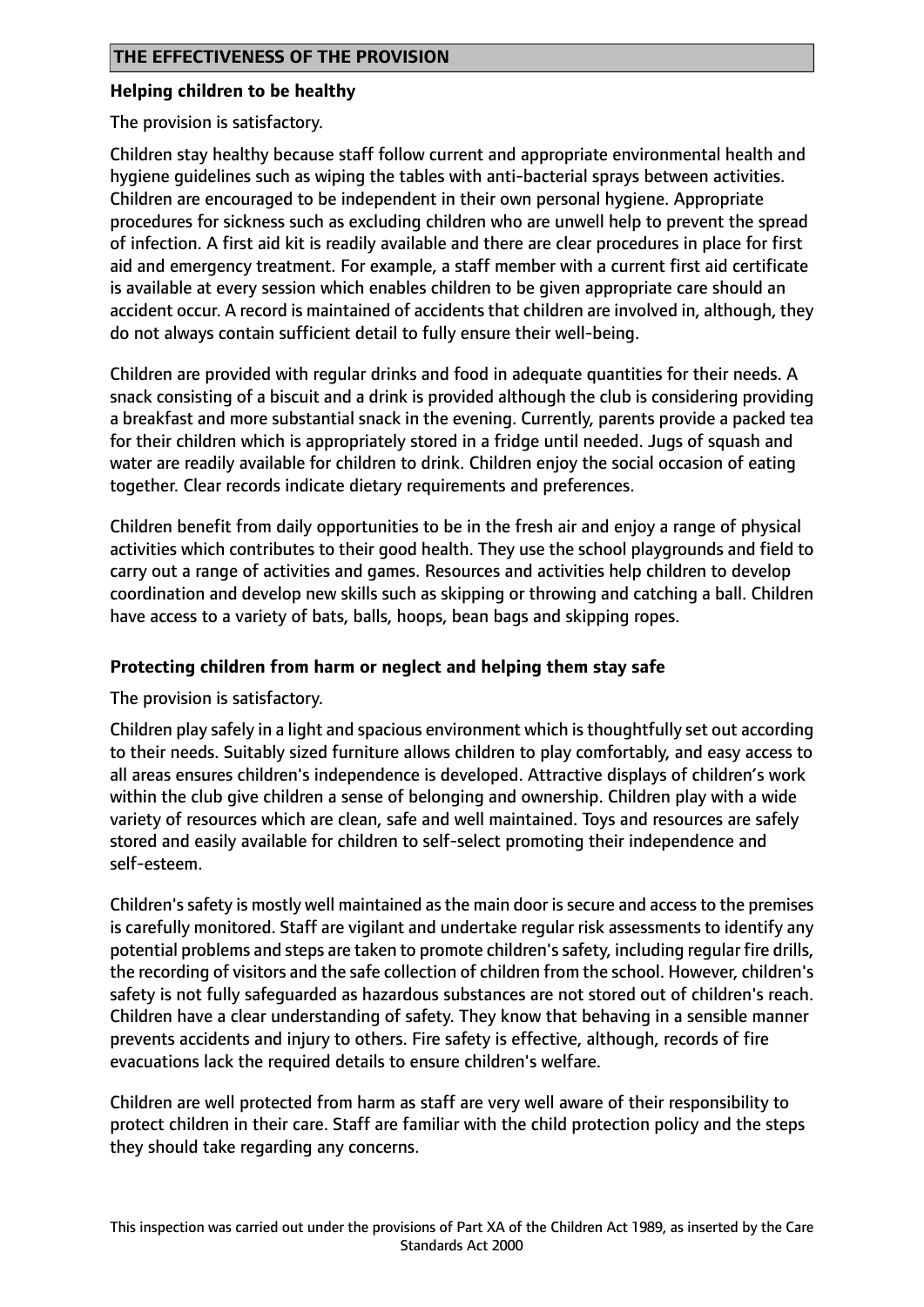# **Helping children achieve well and enjoy what they do**

The provision is good.

Children receive a warm welcome and quickly settle to enjoy play activities of their choice. For example, they can run around outside playing sport or involve themselves with game playing and craft activities. Staff are warm, friendly and good humoured and talk to the children about what they are doing and encourage their enjoyment of play. Children are happy and relaxed in the friendly atmosphere. They are developing confidence and self-esteem as they are given the freedom to decide for themselves what activities they wish to take part in. Staff actively support and organise any ideas requested. For example, children decide to play an imaginative game of dressing up to see who could devise the most humorous outfit. This game involved active participation from a staff member wearing a variety of brightly coloured clothing items and a curly wig made from paper. Excitement builds as he parades his outfit to the great amusement of all the children. Activities such as this greatly strengthens the relationship between staff and children.

Children become engrossed in their chosen activities, for example, in playing co-operative board games such as Frustration or designing an item with the Hamma beads. They chat as they make their creations, finding different coloured beads for each other and admiring the end results.

The Play Station is used widely; the children manage turn taking for themselves by drawing up waiting lists and negotiating times. Children seek out friends with whom they chat happily.

# **Helping children make a positive contribution**

The provision is good.

Children are happy, relaxed and at ease within their surroundings because staff welcome them and ensure they feel settled and secure. They benefit from good levels of support, and activities are organised to ensure all children can participate and achieve at their own level. Staff warmly greet all children and talk to parents to establish a good understanding and awareness of children's individual needs. There are resources available to provide children with a positive view of the wider world and activities are planned to promote children's awareness of diversity.

Children behave well because they are occupied and interested in what they are doing. Supervision and encouragement from the staff guides children to act appropriately and show consideration for others. Strategies used to manage children's behaviour are consistent and take into account their level of understanding and maturity, which promotes their welfare and development.

Staff encourage positive partnerships with parents to reinforce the children's sense of belonging and to make sure they meet individual children's needs. Parents are welcomed into the club and are able to access policies and procedures if they wish, which includes details of how to make a complaint about the provision if necessary. Staff and parents verbally exchange information daily and some additional information is on display on the notice board. However, parents do not receive comprehensive information about the staff, activities provided and other information about the service provided.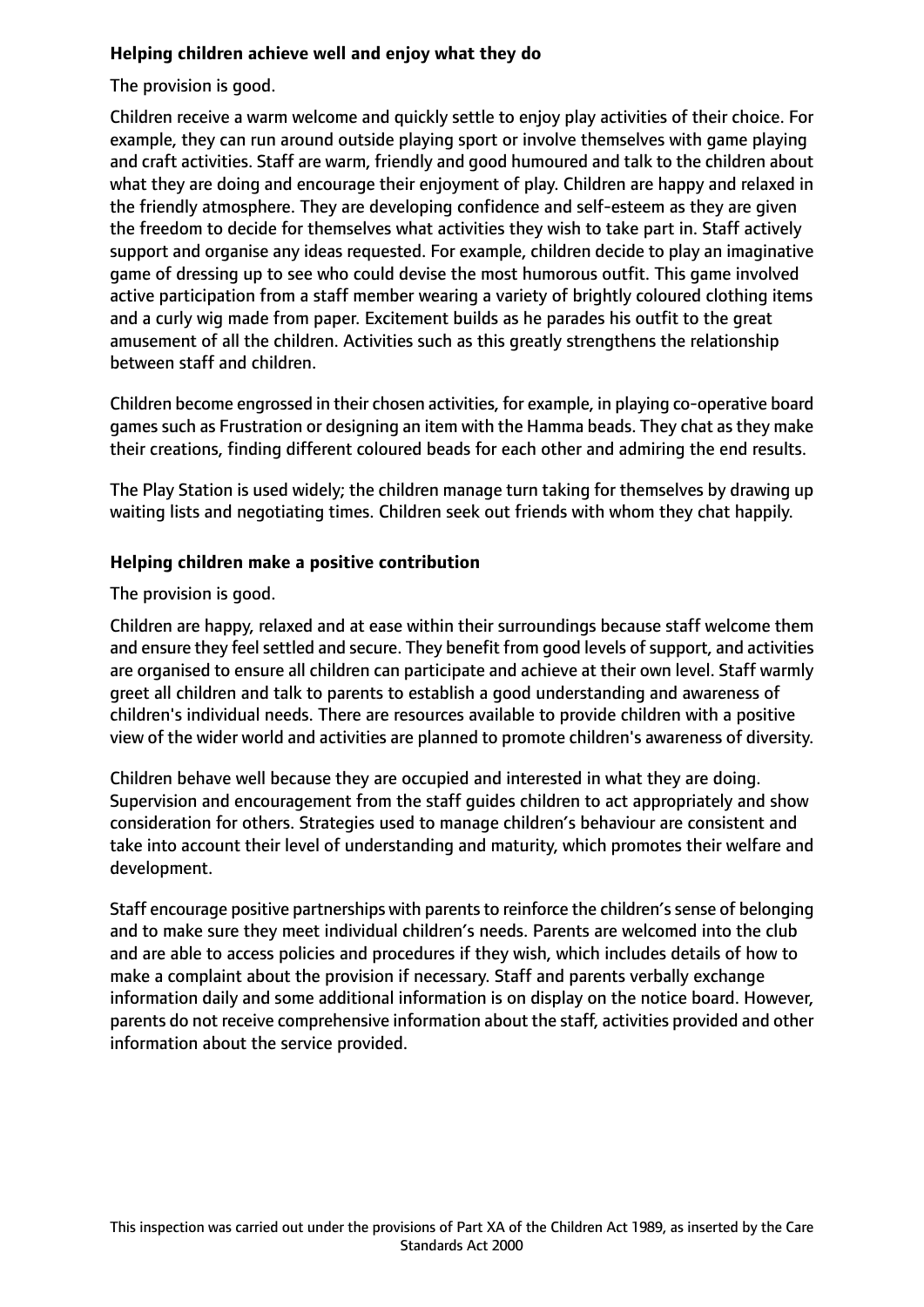# **Organisation**

The organisation is satisfactory.

The out of school club provides a relaxed and welcoming environment for children to play safely. Staff are suitably qualified to care for children, they work well together as a team and are well deployed to offer the children good levels of support at all times. Appropriate recruitment and vetting procedures are in place and staff currently receive a verbal induction upon commencement of employment at the club. However, this process is not formally documented to ensure the welfare of children is fully safeguarded.

Children move about the areas freely and confidently and are interested and occupied in the activities. Daily attendance registers are in place although these are not always accurate and do not include the staff's arrival and departure times. This results in staff being unaware of how many people are present at all times and potentially could compromise children's safety in the event of a fire. Children's records are well kept with the necessary information to care for them and are updated each term to ensure all details are correct in case of emergencies. Overall, children's needs are met.

## **Improvements since the last inspection**

Since the last inspection the provider has undertaken written risk assessments to identify most hazards to children and taken action to minimise any identified risks. These are reviewed approximately every four months to ensure children's continued safety. The toilet area has been refurbished to ensure warm water is available for children to wash their hands adequately to prevent cross contamination. Written permission from parents has been obtained forseeking emergency medical advice or treatment, although, all the required information is still not recorded when recording accidents and therefore remains a further recommendation.

The child protection and special needs policies have been reviewed and amended in line with current legislation and guidance and are made available to parents on request. There is an effective system in place to record when visitors are present, howeverstaff induction procedures are yet to be formalised and therefore remain as a recommendation from this inspection. Children are learning to respect their own culture and those of the wider world through the additional resources purchased or loaned from the library. Resources include posters, dolls, jigsaws, dressing up clothes and small world figures that reflect differences in culture and ability.

## **Complaints since the last inspection**

Since the last inspection there have been no complaints made to Ofsted that required the provider or Ofsted to take any action in order to meet the National Standards.

The provider is required to keep a record of complaints made by parents, which they can see on request. The complaints record may contain complaints other than those made to Ofsted.